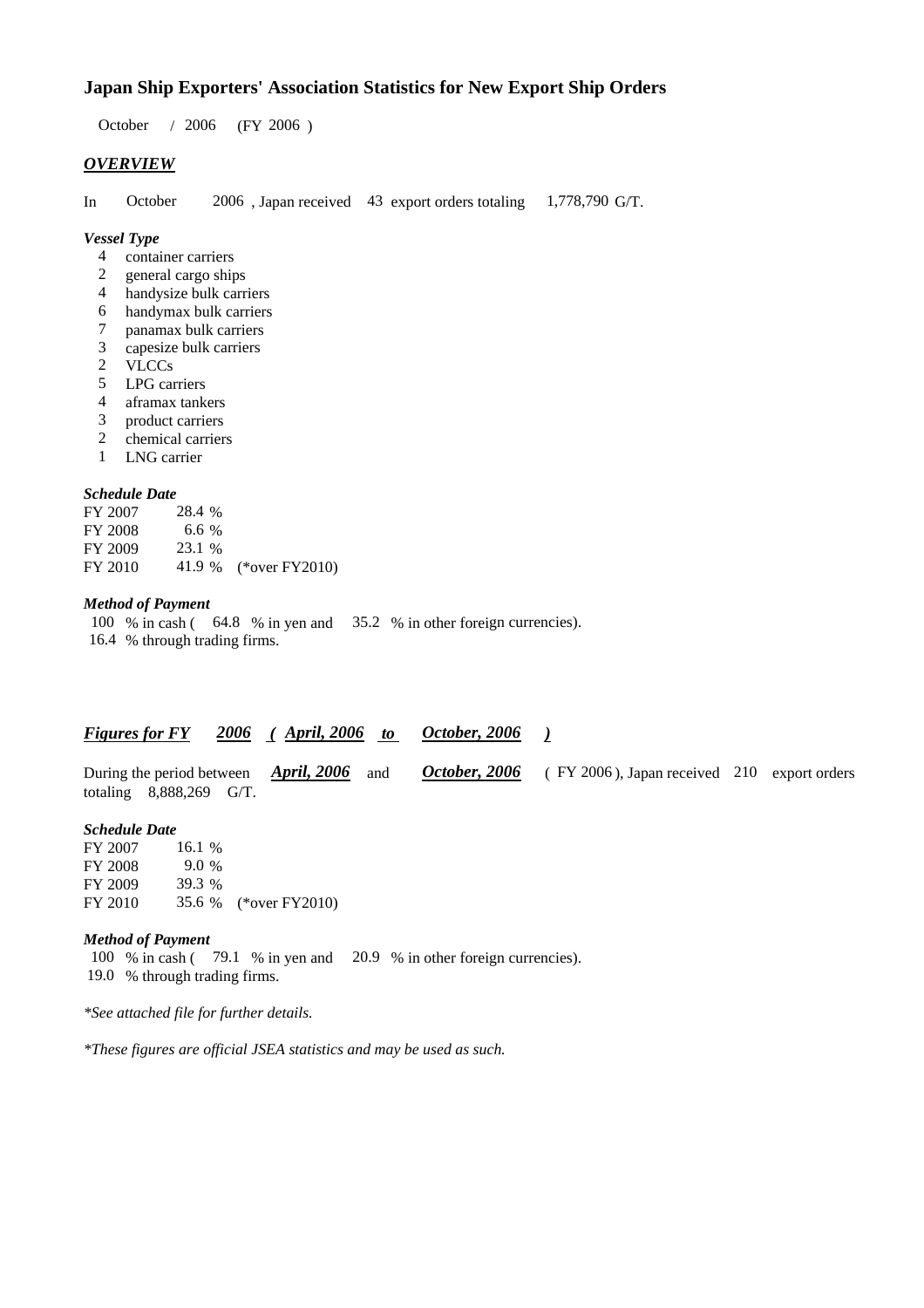#### New Export Orders Placed in October 2006 (FY 2006) Based on Fiscal Year

JSEA (November 2006)

| Description             |     | Apr 05 to Mar 06 | Apr $06$ to Jun $06$ |           | July 2006 |           | August 2006     |           | September 2006  |         | October 2006 |           | Apr $06$ to Oct $06$ |           | Jan 06 to Oct 06 |            |
|-------------------------|-----|------------------|----------------------|-----------|-----------|-----------|-----------------|-----------|-----------------|---------|--------------|-----------|----------------------|-----------|------------------|------------|
|                         | No. | G/T              | No.                  | G/T       | No.       | G/T       | No.             | G/T       | No.             | G/T     | No.          | G/T       | No.                  | G/T       | No.              | G/T        |
| <b>General Cargos</b>   | 31  | 795.950          |                      | 110.340   |           |           |                 | 44,100    | 01              |         |              | 83,800    |                      | 238,240   |                  | 354,540    |
| <b>Bulk Carriers</b>    | 262 | 1,659,326        | 63                   | 2,609,740 | 19.       | 803,980   | 24              | 843.670   | 11              | 520,600 | 20           | 818,990   | 137                  | 5,596,980 | 242              | 9,568,190  |
| Tankers                 | 136 | 6,187,410        | 24 <sub>1</sub>      | .424,199  |           | 499,600   |                 | 206,950   |                 | 46,300  | 17           | 876,000   | 56                   | 3,053,049 | 127              | 6,855,949  |
| Combined Carriers       |     |                  |                      |           |           |           |                 |           |                 |         |              |           |                      |           |                  |            |
| Others                  |     | 7,000            |                      |           |           |           |                 |           |                 |         |              |           |                      |           |                  | 7,000      |
| Total                   | 430 | 18,649,686       | 95                   | 4,144,279 | 28        | 1,303,580 | 32 <sup>1</sup> | 1,094,720 | 12 <sub>l</sub> | 566,900 | 43           | 1,778,790 | 210                  | 8,888,269 | 392              | 16,785,679 |
| $FY 2006 / FY 2005$ (%) |     | $*100.4$         |                      | 151.0     |           | 68.2      |                 | 147.2     |                 | 40.7    |              | 137.4     |                      | 109.9     |                  | ** $148.3$ |
| In CGT                  |     | 9,498,293        |                      | 2,059,179 |           | 721,115   |                 | 565,582   |                 | 237,830 |              | 892,453   |                      | 4,476,159 |                  | 8,286,857  |

*Figures for shipbulding orders of 500 G/T and over for export as steel vessels placed with JSEA members are covered.*

\*FY 2005/FY2004

\*\*Calender Year 2005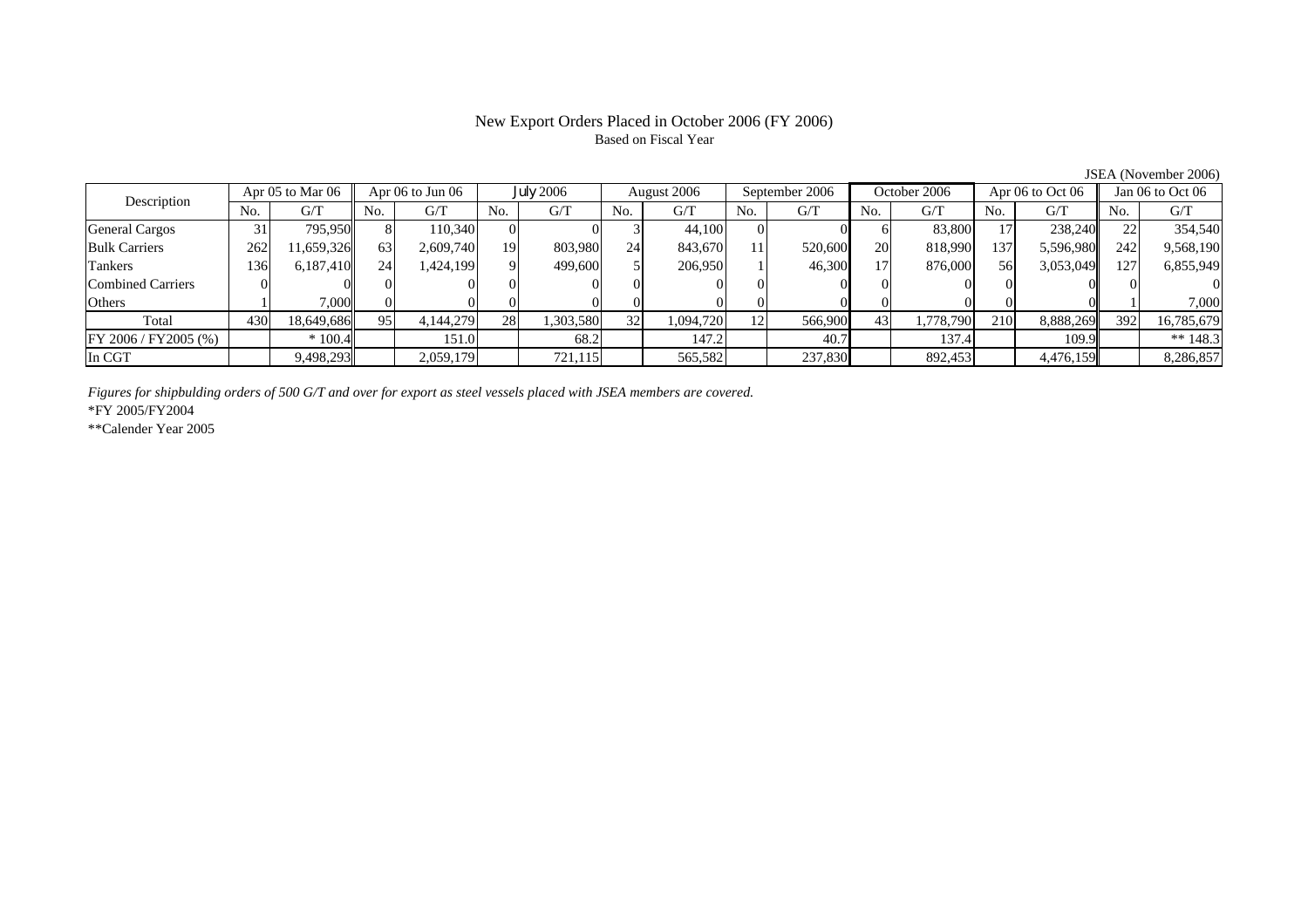## Based on Fiscal Year

No. I G/T II No. I G/T II No. I G/T II No. I G/T G/T II No. I G/T II No. I G/T II No. I G/T II No. I G/T II No  $\mathrm{G}/\mathrm{T}$ General Cargos ( 25 956,448 9 331,006 0 0 0 0 0 3 102,787 1 98,747 13 532,540 22 830,388 Bulk Carriers 221 9,620,117 54 2,551,629 18 746,462 17 835,057 21 864,428 19 905,355 129 5,902,931 203 9,167,623 Tankers | 70| 4,513,850|| 12| 706,681| 7| 637,004| 5| 435,489| 8| 548,974| 9| 421,195| 41| 2,749,343|| 63| 4,181,192 Combined Carriers 0 0 0 0 0 0 0 0 0 0 0 0 0 0 0 0Others | 0 | 0 | 0 | 0 | 0 | 0 | 0 | 0 | 0 | 0 | 0 | 0 Total 316 15,090,415 75 3,589,316 25 1,383,466 22 1,270,546 32 1,516,189 29 1,425,297 183 9,184,814 288 14,179,203 FY 2006 / FY2005 (%) \* 112.2 122.3 84.3 138.9 124.9 102.3 113.4 \*\* 115.0 In CGT | | 7,200,302|| | 1,702,509 | | 661,048 | | 527,592 | | 746,640 | | 667,925 | | 4,305,714 | | 6,788,458 Apr 06 to Jun 06 July 2006 August 2006 Description Apr 05 to Mar 06 | Apr 06 to Jun 06 | July 2006 | August 2006 | September 2006 | October 2006 | Apr 06 to Oct 06 || Jan 06 to Oct 06

*Deliveries of new shipbuilding orders of 500 G/T and over for export as steel vessels placed with JSEA members are covered.*

\*FY 2005/FY2004

\*\*Calender Year 2005

JSEA (November 2006)

# Export Ships Delivered in October 2006 (FY 2006)